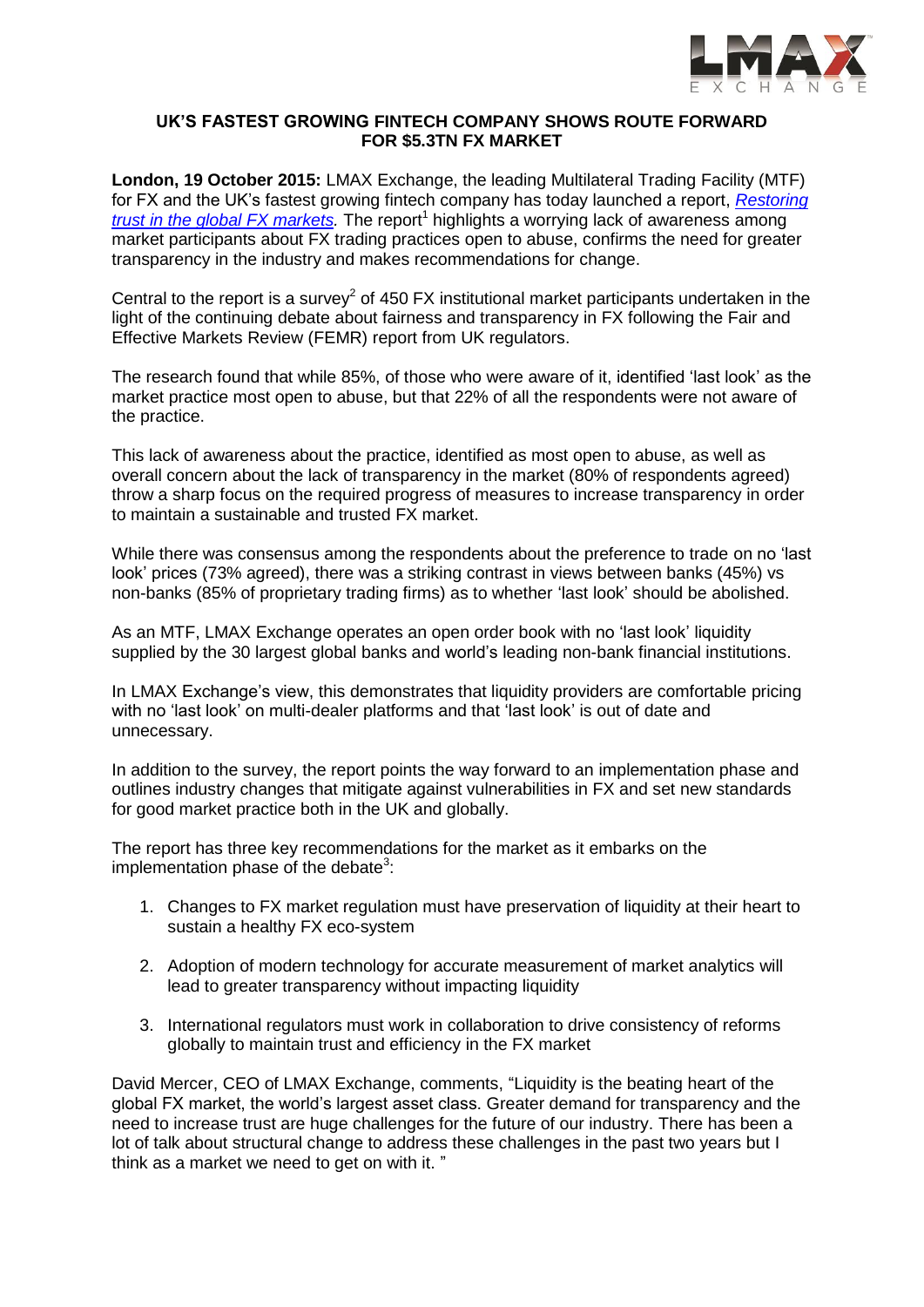

"While in the short term opaque trading practices can deliver greater profitability for market participants, in the long term the erosion of trust will permanently damage international capital flows - considering FX is the foundation upon which international trade is built, this could be catastrophic globally."

"Our report shows that the FX industry needs to embrace greater transparency and fairer practices in order to restore trust and drive greater long-term profitability. As a result, the FICC Markets Standards Board (FMSB) presents a unique opportunity for the FX industry to come together and implement solutions that work for all market participants. If the market doesn't get together to implement change and continue to be self-regulating then the regulators are going to impose rules that won't work in FX. It stands for us to start making changes and forge a new global standard."

# **LMAX Exchange** *Restoring trust in the global FX markets* **survey findings:**

# **Need for increased transparency in FX**  Respondents by Seament Management 8 % Agreed  $\mathsf{All}$  80% *Banks 51% Non-banks 87%*

| FX practices open to abuse |          |
|----------------------------|----------|
| <b>FX Practices</b>        | % Agreed |
| Use of 'last look'         | 85%      |
| Inconsistent timestamping  | 83%      |
| Relationship pricing       | 77%      |
| <b>Bi-lateral trading</b>  | ନ୍ଦ%     |

## **Level of market awareness of 'last look'**

| <b>Respondents by Segment</b> | % Aware |
|-------------------------------|---------|
| All                           | 78%     |

## **Preference to trade on no 'last look' prices**

| <b>Respondents by Segment</b> | % Prefer |
|-------------------------------|----------|
| All                           | 73%      |
| <b>Proprietary traders</b>    | 87%      |
| <b>Banks</b>                  | 78%      |
| Funds                         | 67%      |
| <b>Brokers</b>                | 65%      |
| <b>Asset Managers</b>         | 56%      |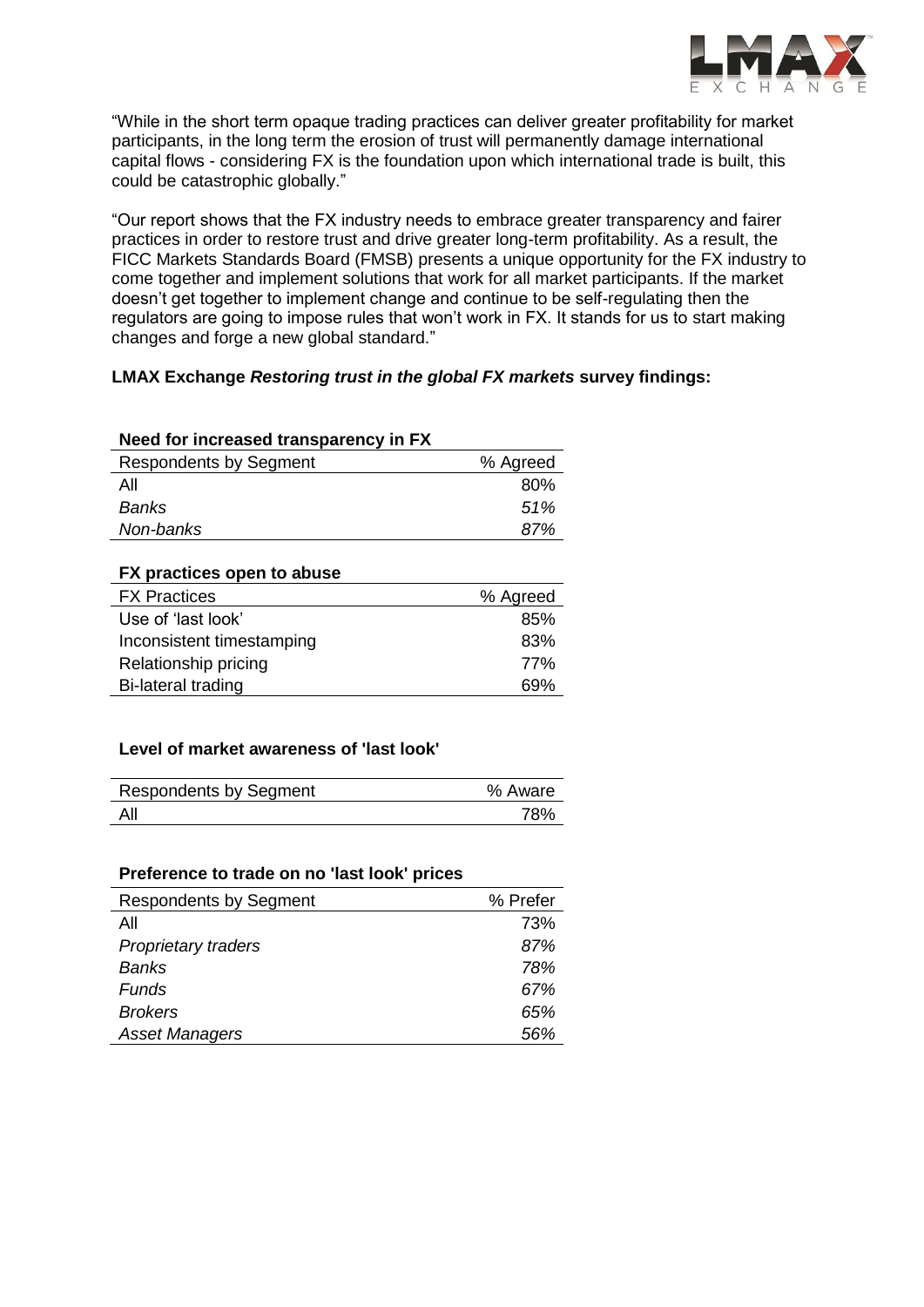

## **'Last look' should be abolished**

| <b>Respondents by Segment</b> | % Agreed |
|-------------------------------|----------|
| All                           | 65%      |
| <b>Proprietary traders</b>    | 85%      |
| <b>Financial Institutions</b> | 65%      |
| Funds                         | 62%      |
| Asset managers                | 56%      |
| <b>Brokers</b>                | 47%      |
| Banks                         | 45%      |

**Note:** not all the questions were answered by all the respondents, as a result the categories of listed respondents differ from question to question and the survey results for each question only reflect views of the participants who answered the specific question.

# **– ENDS –**

<sup>1</sup> [www.lmax.com/restoring-trust](http://www.lmax.com/restoring-trust)

 $2$  Survey of 450 market participants conducted by LMAX Exchange in August 2015

3 LMAX Exchange *Restoring trust in the global FX markets* recommendations:

1. Changes to FX market regulation must have preservation of liquidity at their heart to sustain a healthy FX eco-system:

> A balance needs to be struck between increasing transparency of execution for end-users and protecting liquidity. Customers must adapt their expectations of artificially narrow spreads and accept that higher fees are a price that must be paid for transparency.

2. Adoption of modern technology for accurate measurement of market analytics will lead to greater transparency without impacting liquidity:

> To create a fair, level playing field for all market participants, they must be equipped with the means to measure and assess trading activity accurately. Ultra-low latency technology and real-time market monitoring are two examples of technology innovations that could transform the market.

3. International regulators must work in collaboration to drive consistency of reforms globally to maintain trust and efficiency in the FX market:

> For a global market, there has historically been too little collaboration among regulators. As upcoming reforms are considered, this must change if regulatory arbitrage is to be avoided and the challenge of extraterritoriality diverted.